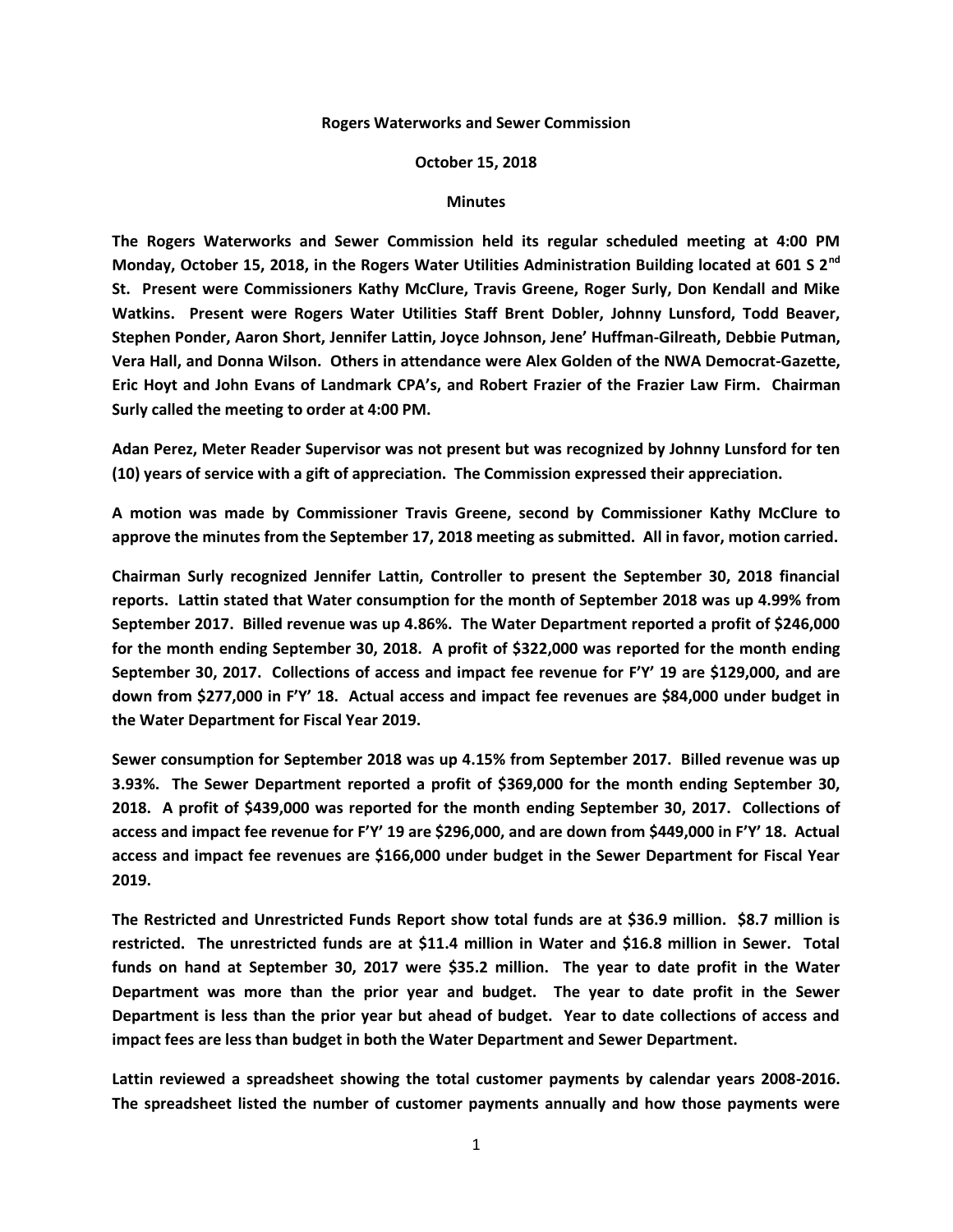**processed, either by manual or automated means. The trend shows an increase of 115% in total customer payments since 2008. Additionally, while the number of payments has increased since 2008, more customers are opting to make automated payments (online and auto-draft) instead of manual payments which require the use of a CSR to complete the payment. There were no questions.**

**Chairman Surly recognized Stephen Ponder, Project Review Engineer for the presentation of the September Engineering Report. Ponder said the plan reviews have decreased somewhat but development continues to be very busy. We expect to get more information anytime from the City as they are still collecting information and working on the Bond Projects. Bellview Rd construction is almost complete with the exception of the Garrett Rd portion located by the new school. We are waiting for the final plans from Crafton Tull on the Pleasant Grove Rd Project. Chairman Surly asked in what area is the most development at this time. Ponder said apartment complexes and storage facilities are steadily moving as well as some new subdivisions. There were no further questions.**

**Chairman Surly recognized Todd Beaver, RPCF Manager to present the September Reports. The Discharge Monitoring Report is within permit limits with no issues. The Pretreatment activities are moving forward with no permit violations for the September monitoring period. The FOG program provided a summary of the FSE's (Food Service Establishments) that had been pumped in the month of September. Beaver shared some photos from the RPCF pump room showing results of the completed repair of the new pumps and motors, with the total cost of repair of \$54,312.75 in the approved project budget. The hydrostatic pressure testing has been completed and the pumps will soon be back in service. A total of 204.84 MG was treated in September with -12.66 MG is under our previous average flow benchmark. Beaver recognized the RPCF Operations team for a good job in reducing treatment of approximately ½ MG per day which amounts to \$1.25/thousand gallons. There were no questions.**

**Chairman Surly recognized Johnny Lunsford, Construction and Maintenance Manager for presentation of the September Operation Reports. He reviewed status of the different areas of activities for the past month. Chairman Surly questioned the amount of sewer backups. Lunsford explained that this was private sewer line backups that had been reported by customers for RWU to evaluate. There were no overflows reported for the month. There were no further questions.**

**Chairman Surly recognized Jene' Huffman-Gilreath to give an updated report on the Educational Assistance Plan. After the first year of implementation, the plan currently has six (6) RWU employees who are actively enrolled at this time attending various locations. The areas of training are motor controls, electrical systems, business degrees, and a master in engineering management. Huffman-Gilreath expressed appreciation to the RWWSC. She said that RWU currently has started a one (1) year program RWU Leadership Academy for managers and supervisors. There are eleven (11) employees that will meet every other month at NWACC to receive training and improve leadership skills. There were no questions.**

**Chairman Surly recognized Aaron Short, Utility Design Engineer to present the bid results for the 2018 Miscellaneous Water & Sewer Replacement. This represents the previous rejected 10th and Rozelle**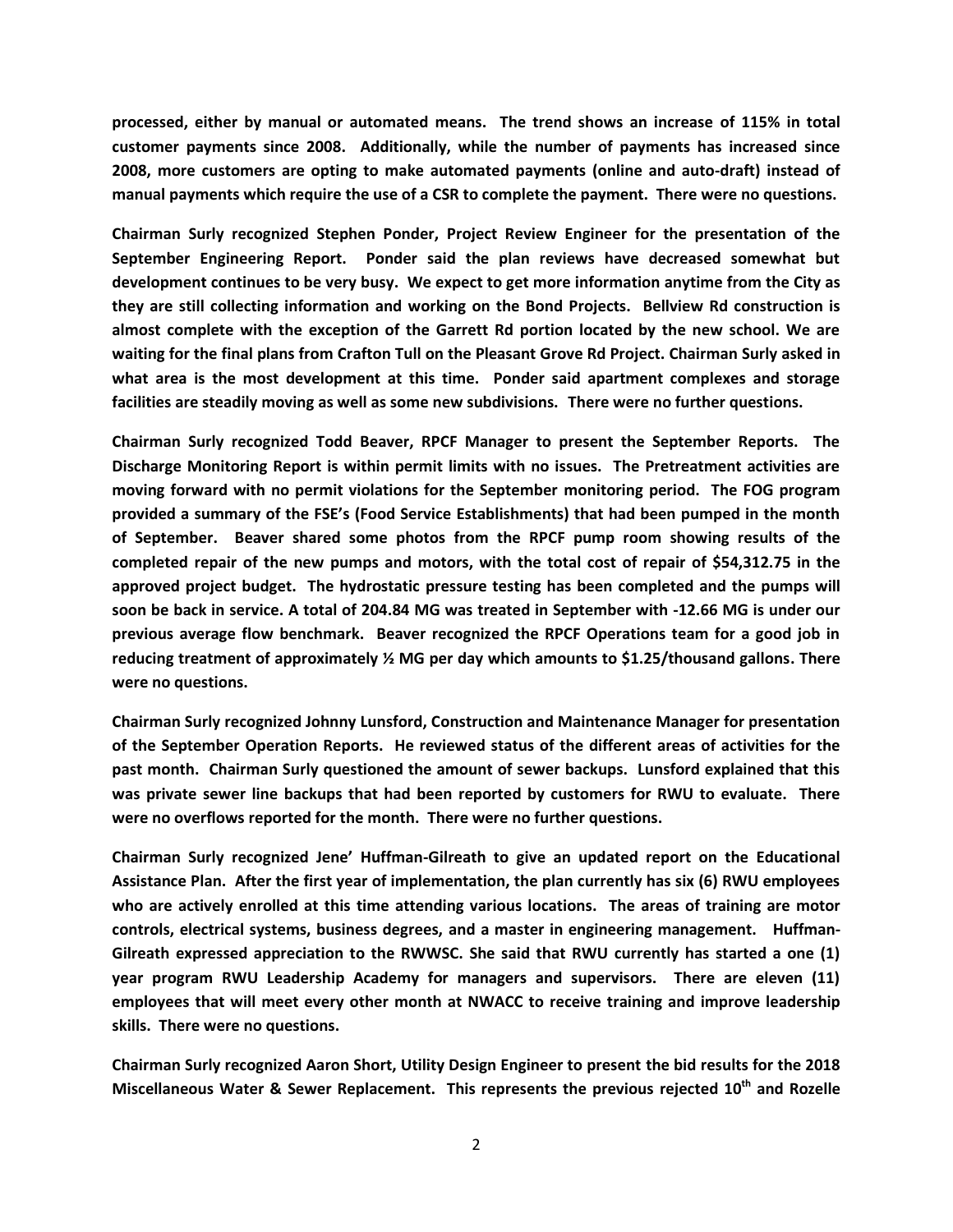**bids and added the Force Main from 2nd Street. Staff recommends Cisneros Family Construction for the low bid of \$478,869.00. Commissioner Kathy McClure made a motion, second by Commissioner Don Kendall to award the 2018 Miscellaneous Water & Sewer Replacement contract in the amount of \$478,869.00 to Cisneros Family Construction. All in favor, motion carried.**

**Eric Hoyt with Landmark CPA'S presented the 2018 Water and Sewer Audit Reports. Hoyt reported there were no material weaknesses or deficiencies noted. Chairman Surly asked if there was an opportunity for improvement. Hoyt said to continue practicing quality accounting principles and monitor ways to improve internal controls. There were no further questions. A motion was made by Commissioner Travis Greene, second by Commissioner Don Kendall to approve the 2018 Water and Sewer Audit Reports as submitted. All in favor, motion carried.**

**Chairman Surly recognized Stephen Ponder, Project Review Engineer to present the bid results of the Hwy 71 B Interchange Waterline Relocations from October 4, 2018. Ponder stated that staff recommends Diamond C Construction for the low bid of \$111,172.25. Commissioner Kathy McClure made a motion, second by Commissioner Don Kendall to award the Hwy 71 B Interchange Waterline Relocations bid of \$111,172.25 to Diamond C Construction as submitted. All in favor, motion carried.**

**Chairman Surly recognized Todd Beaver, RPCF Manager to present the bid results for Liquid Polymer. Beaver said that approximately 145,000 -150,000 lbs per year is used to remove the solids out of the waste stream. The current supplier is Polydyne, Inc. at a cost of \$ .90/lb. Beaver requested approval of the bid from Polydyne, Inc. for a increased cost of \$1.22/lb. Chairman Surly asked about the process of billing/delivery of the product. Beaver said it was delivered in 250 lb totes ordering 2-3 each time. There were no further questions. A motion was made by Commissioner Travis Greene, second by Commissioner Don Kendall for approval of the contract with Polydyne, Inc. to purchase Liquid Polymer for \$1.22/lb. All in favor, motion carried.**

**Johnny Lunsford requested approval of Resolution No. 18-12 approving the purchase of CCTV equipment from Cues, Inc. for \$52,525.00 and waiving competitive bidding. The equipment that is currently being used was purchased from Cues Inc., therefore the equipment needed by RWU is only available from Cues, Inc. This will save time and money if we can avoid changing the entire equipment process. This equipment upgrade will include Inclinometer Module Software which will assist in locating problems in the smaller sewer pipes. Chairman Surly asked if this new equipment is compatible with both of the camera vans. Lunsford replied yes and it is a budgeted item. A list of specifications is attached as Exhibit A. Commissioner Don Kendall made a motion, second by Commissioner Kathy McClure to approve Resolution No. 18-12 in the amount of \$52,525.00 as submitted. All in favor, motion carried.**

**Brent Dobler presented Resolution No. 18-13 authorizing and approving a lease agreement for use of reclaimed water facilities between RWU and New Champions Golf & Country Club of Arkansas also known as Pinnacle Country Club. Dobler stated that management of RWU recommends that the Commission and RWU enter into a certain lease agreement believing that the lease agreement is in the best interest of RWU, the Commission, and the City of Rogers. Pinnacle Country Club will be**